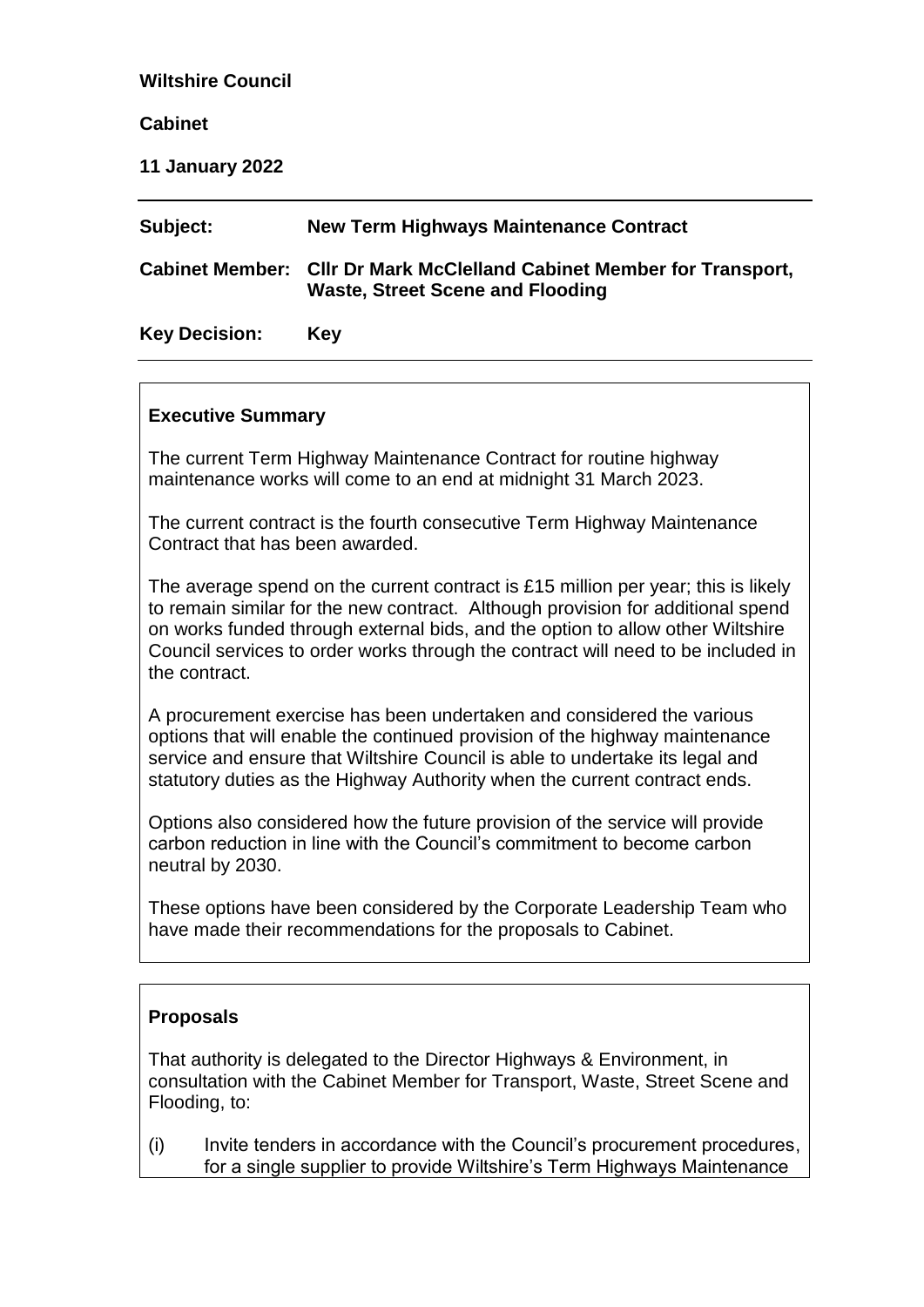Services for a duration of five years with the option to allow the service manager to extend the contract for up to five more years subject to performance from 1 April 2023.

(ii) Report the results of the procurement exercise back to a future Cabinet when the tenders results are received, for Cabinet to consider the proposals for award of contract.

### **Reason for Proposals**

These proposals constitute a key decision to be made by Cabinet in accordance with Part 1 item 4.2.7 of the Wiltshire Council Constitution.

The procurement of a new Term Highway Maintenance contract will have an annual value in excess of £1 million and the total contract value will exceed £4 million.

**Terence Herbert Chief Executive**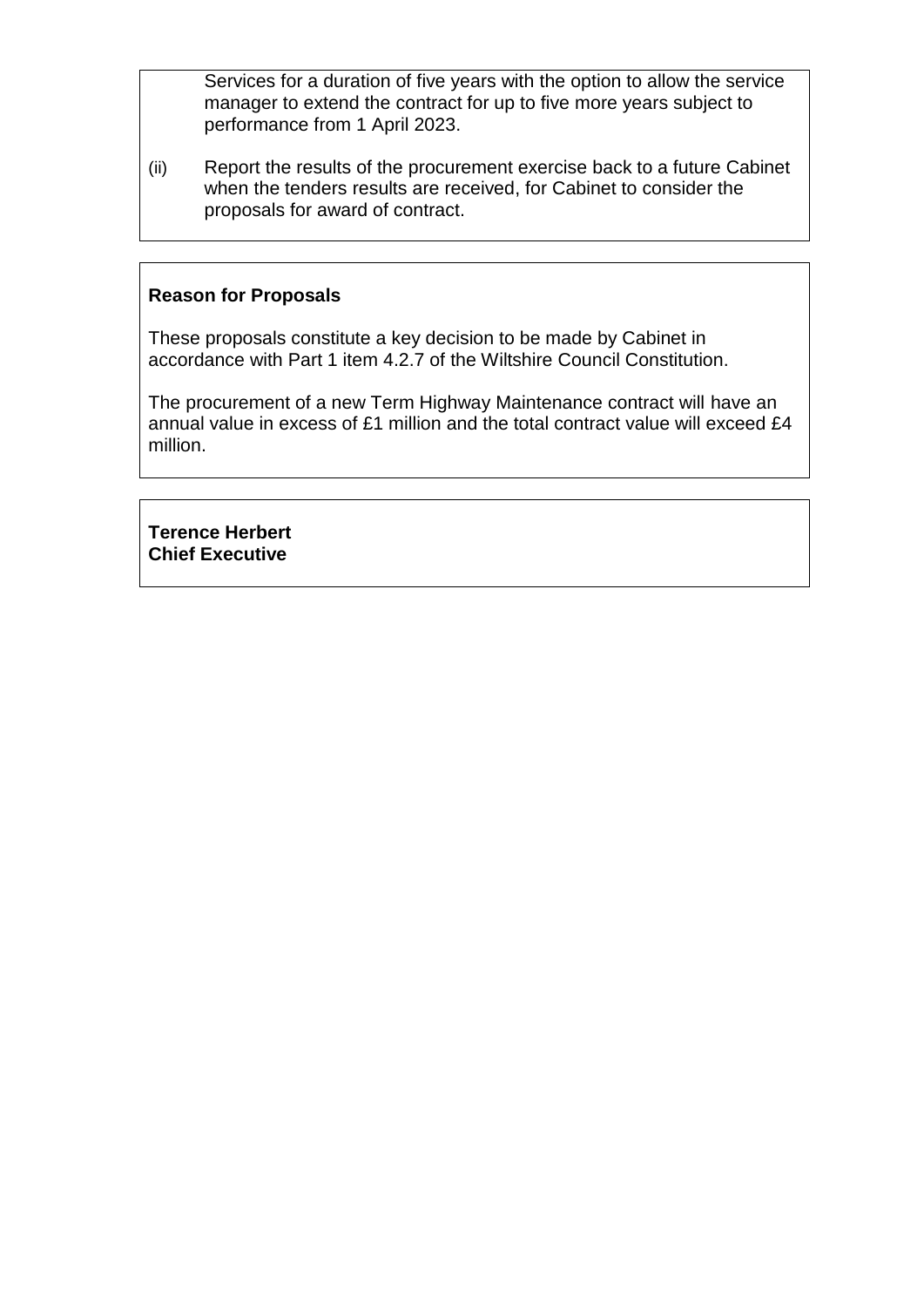### **Wiltshire Council**

### **Cabinet**

**11 January 2022**

| Subject:             | <b>New Term Highways Maintenance Contract</b>                                                                    |
|----------------------|------------------------------------------------------------------------------------------------------------------|
|                      | Cabinet Member: Cllr Dr Mark McClelland Cabinet Member for Transport,<br><b>Waste, Street Scene and Flooding</b> |
| <b>Key Decision:</b> | <b>Key</b>                                                                                                       |

### **Purpose of Report**

1. To seek Cabinet approval for the invite of tenders for a single supplier to provide Wiltshire's highways maintenance services when the current Term Maintenance Contract comes to an end on 31 March 2023.

### **Relevance to the Council's Business Plan**

2. Procurement of a new Highways Maintenance Contractor will help meet the priorities of the Council's Business Plan 2017 – 2027, including

#### *Growing the Economy*

- Road Infrastructure is improved through tackling the historic maintenance backlog on the roads and bringing the county's road network to an acceptable standard in line with the Highways Asset Management Strategy.
- Improved road conditions to improve safety and reduce the levels of those killed or seriously injured.

#### *Strong Communities*

- Reduced road casualties through improved road conditions to improve safety and reduce the levels of those killed or seriously injured.
- Reduced risk of floods and other threats through maintaining and improving the existing systems and the provision of new systems.

### *Climate Emergency*

 Assisting the Council to become carbon neutral by 2030 through the use of more environmentally friendly materials and construction processes and through the use zero-emission vehicles.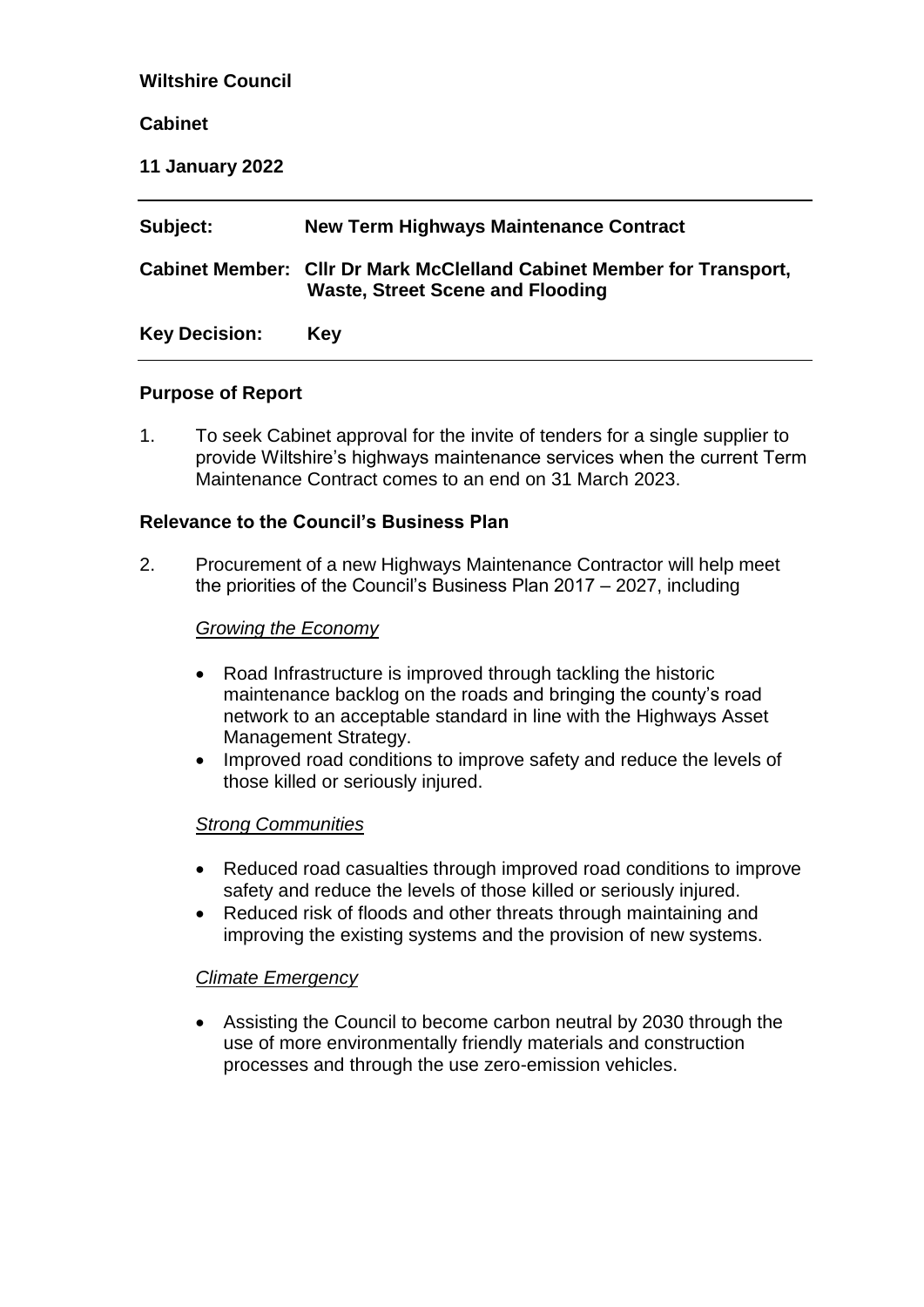# **Background**

- 3. The Council is the local highway authority and is responsible for a highway network of over 4,400 kilometres with assets including almost 1,000 highway bridges and approximately 50,000 street lighting columns and illuminated signs and bollards. The Highways asset is currently valued at over £5 billion. The management, maintenance and improvement of this infrastructure require a high level of technical expertise to meet the legal, technical, and financial challenges they present.
- 4. Wiltshire Council currently contract Ringway Highway Services Ltd to provide the routine highway maintenance service.
- 5. The current contract is in its  $5<sup>th</sup>$  year and will come to an end on 31 March 2023.
- 6. The contract provides the necessary services to enable the routine highway maintenance operations to be undertaken.
- 7. The contractor successfully secured a maximum two year extension due to their performance.
- 8. It is likely that around 120 employees could be eligible for TUPE transfer at the end of the current contract.

### **Main Considerations for the Council**

- 9. New arrangements need to be put in place to ensure that the routine maintenance operations can be continued when the current contract ends in order that the authority continues to comply with its statutory duties in maintaining the highway network.
- 10. A current procurement exercise is underway and a steering group setup to oversee the process to consider the options for future arrangements when the current contract ends.
- 11. Consideration of any procurement option needs to include for the provision of the following highway maintenance services:
	- Local Highways
		- o Safety Repairs
		- o Reactive Service
		- o Routine Maintenance
		- o Cyclic Operations
		- o Parish Stewards
		- o Minor Works
	- Integrated Transport
		- o Improvement Schemes
		- o Signing Works
		- o Lining Works
		- o Handrails and Barriers
	- **•** Structures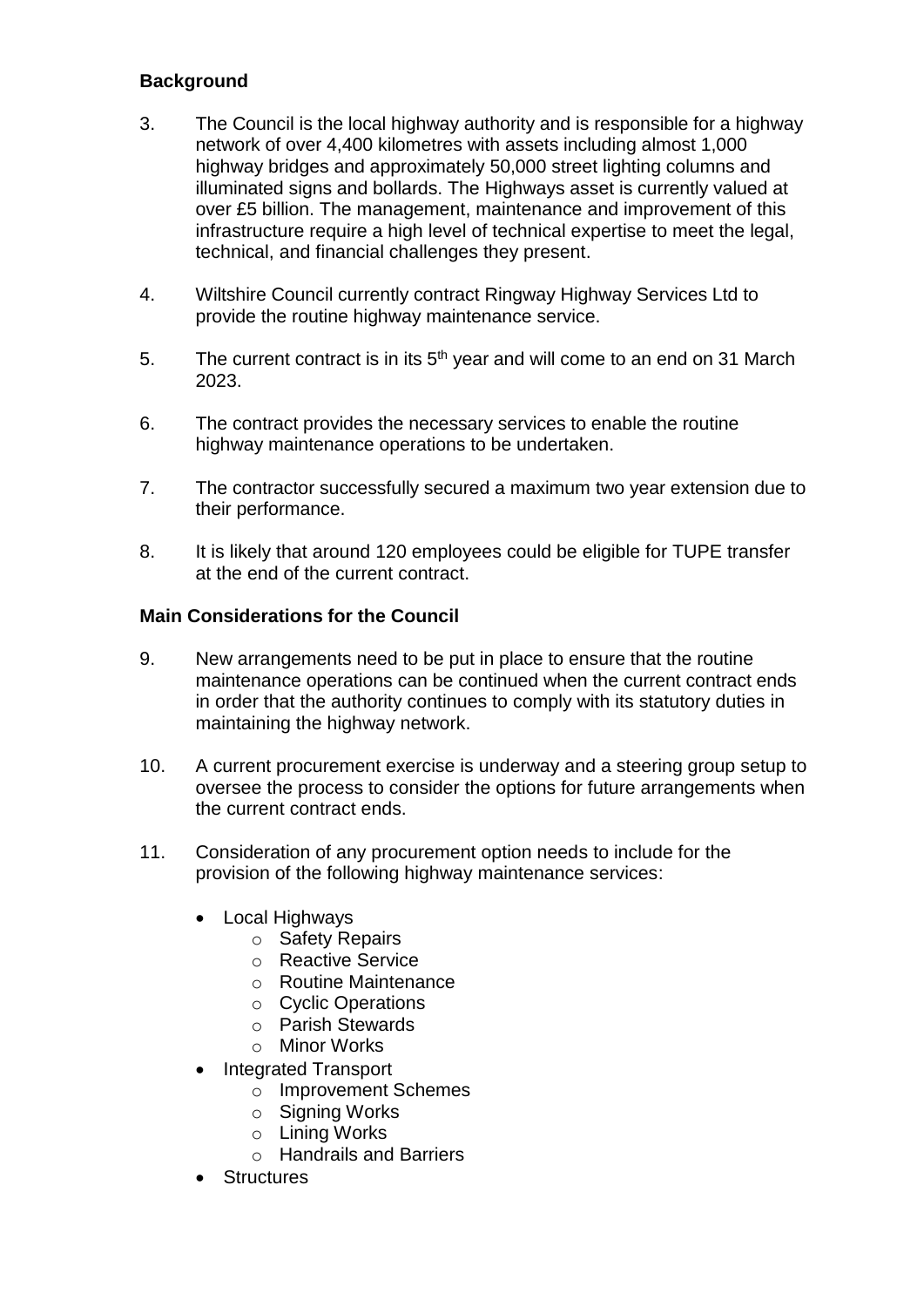- o Maintenance and Repairs
- o Bridge Replacements
- o Culverts
- Drainage
	- o CCTV Investigations
	- o Repairs
	- o New Drainage Systems
	- $\circ$  Reactive Works flooding etc.
- Street Lighting
	- o Inspections
	- o Maintenance
	- o Repairs
	- o Replacements
	- o Lighting Schemes
	- o Checking Third Party Christmas Lighting across the Highway
- Winter Service
	- o Provision of Gritter Drivers
	- o Call-outs, and Standby
	- o Vehicle Management
- Out of Hours Emergencies Service
	- o Out of Hours Standby
	- o Responding to Reactive Issues on the Highway
- Works Programming and Supervision
- Streetworks Coordination
	- o Permits
- 12. Further consideration is also required on how these highway maintenance services will provide carbon savings to allow the Council to achieve its commitment to become carbon neutral by 2030. This will also include social value commitments that will benefit the community of Wiltshire.

### **Procurement options**

- 13. The following procurement options have been considered in order to agree the most suitable option to replace the current contract when it ends.
	- Do nothing
	- Insource the services necessary to undertake the Highway Maintenance Services
	- Procure a framework contract
	- Retender a similar contract
- 14. Do nothing

This is not a viable options as Wiltshire Council has a legal duty as the Highway Authority to maintain the highway network in a safe condition.

Failure to do so could result in death or injury to the highway user, and the Council could be liable and subjected to costly claims for damages, or even corporate manslaughter.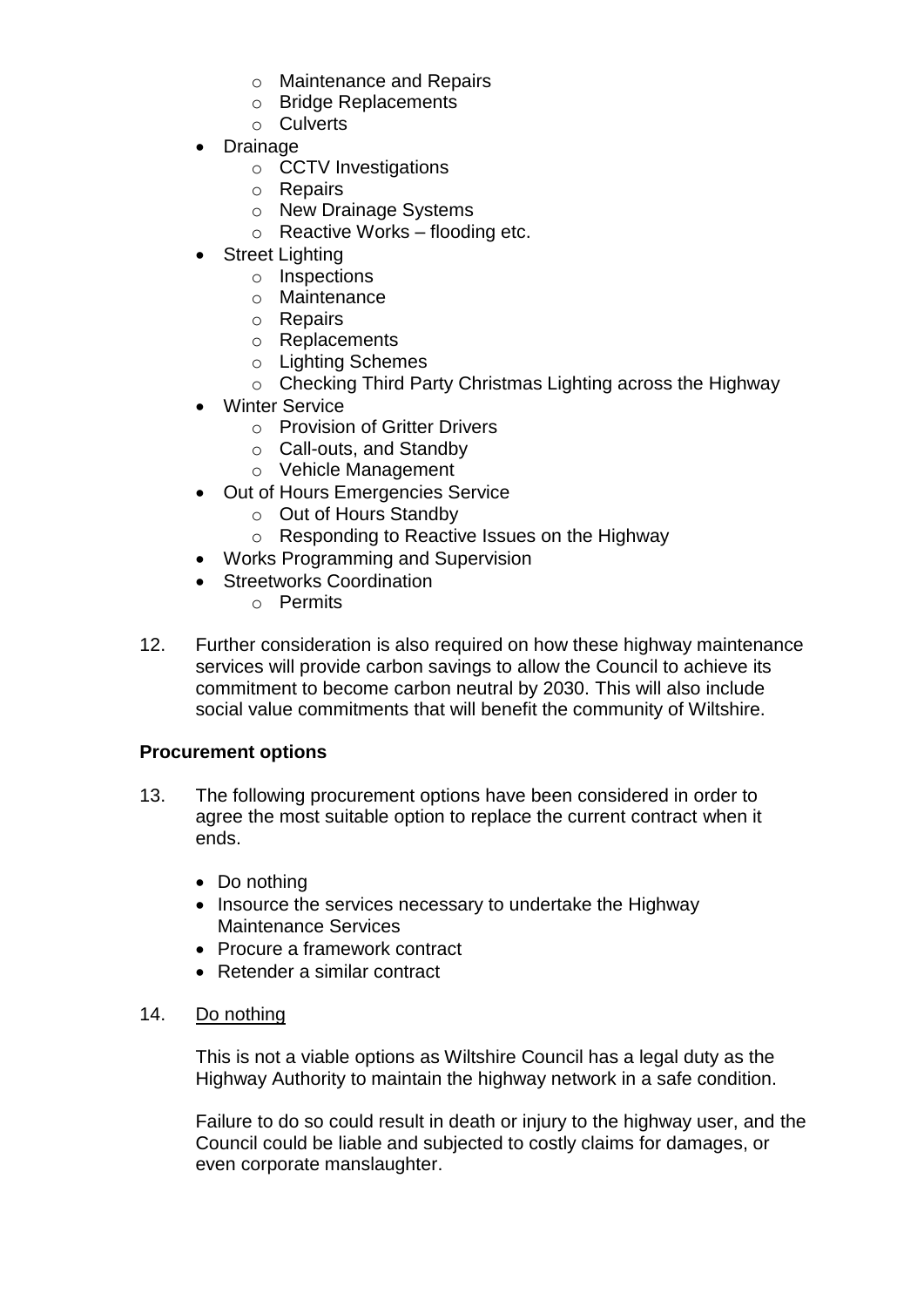This would also cause reputational damage to Wiltshire Council.

Wiltshire does not currently have the inhouse resources able to take on this type of work.

Doing nothing would also have an impact on the ability to meet some of the priorities of the Council's Business Plan.

### 15. Insource the services necessary to undertake the Highway Maintenance **Services**

Nationally some Local Authorities are considering bringing more of their services back inhouse as they see the potential benefits as:

- Reduced costs,
- improve quality,
- better-integrated services and, or
- increase flexibility over how services are run.

The "*Government Outsourcing Document from the Institute for Government June 2020*" suggest the following circumstances be considered to identify if insourcing would be beneficial:

- The market from which local the authority is buying the service is not healthy or competitive.
- The local authority needs flexibility to make frequent or significant changes to the design and scope of the service, in view of changing policy and budget priorities.
- The local authority lacks the commercial skills to procure or manage an outsourced contract successfully.
- The service could be improved and/or savings made by integrating it with another service.

It follows that by working through these circumstances that the outcome can also indicate if insourcing is not the correct option. (note: the word "*the local authority*" has been used to replace the word "*government*" for the purpose of this exercise)

### 16. The market from which the local authority is buying the service is not healthy or competitive

There are a number of established contractors who have successfully provided a highway maintenance service to local authorities since the 1980's.

The initial market would have included many more contractors but over time the number of contractors who operated in this market has reduced to a core number of contractors who have since become specialists in providing local authority highway maintenance services.

There is already initial contractor interest in the Wiltshire contract, partly driven by the number of similar contracts due to be tendered over the next four years by nearby authorities. The contractors see Wiltshire as a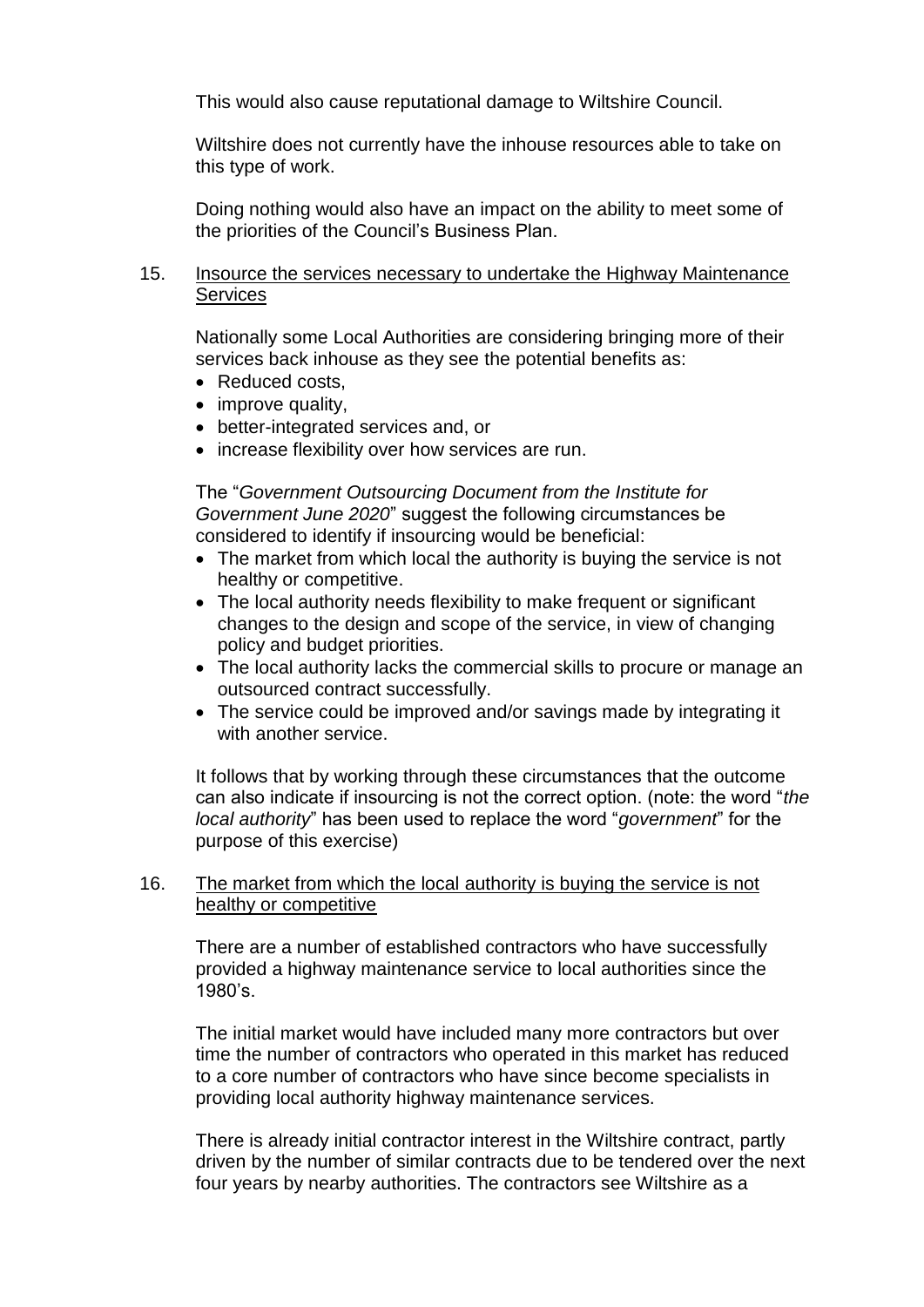logistically suitable location to operate alongside a number of these similar contracts.

Having a number of similar contracts going out to tender in this part of the country over the next few years, brings the opportunity for contractors to consolidate operations and management levels and costs by securing a few of these contracts. So interest for the Wiltshire Contract could be high.

### 17. The local authority needs flexibility to make frequent or significant changes to the design and scope of the service, in view of changing policy and budget priorities.

Whilst changing policy and budget priorities are key considerations for the Council when tendering any service. the Council, as the Highway Authority, has legal duties to maintain the highway in a safe condition in accordance with the Highways Act. So whilst design changes can and do occur during a contract these are occasional changes, often increasing the service rather than reducing it, or, as in the case of the COVID pandemic adapting to circumstances.

Wiltshire's highway maintenance budgets have traditionally been set to enable these duties to be undertaken.

Whilst the maintenance budget may vary from year to year, minimum annual spend levels have always been indicated in the previous highway maintenance contracts. These spend levels have not varied too much since the first highways maintenance contract was outsourced.

It is anticipated that the budget for the foreseeable future will not take the annual highway maintenance spend below the minimum spend level.

There is no evidence from previous contracts or any indication that during a new contract that there would be a need for significant changes to the scope or large reductions in the budget.

### 18. The local authority lacks the commercial skills to procure or manage an outsourced contract successfully.

Wiltshire highways have a proven track record of successfully procuring and managing its highway contracts.

The highway maintenance contract has successfully been tendered since 1999 (then under Wiltshire County Council).

These contracts have continued to evolve by taking what has works well and removing what did not from each contract in the development of the scope for each new successive contract.

Even with the issues and early termination of the previous contract, this was managed in such a way that services were maintained until a suitable contract could be properly procured.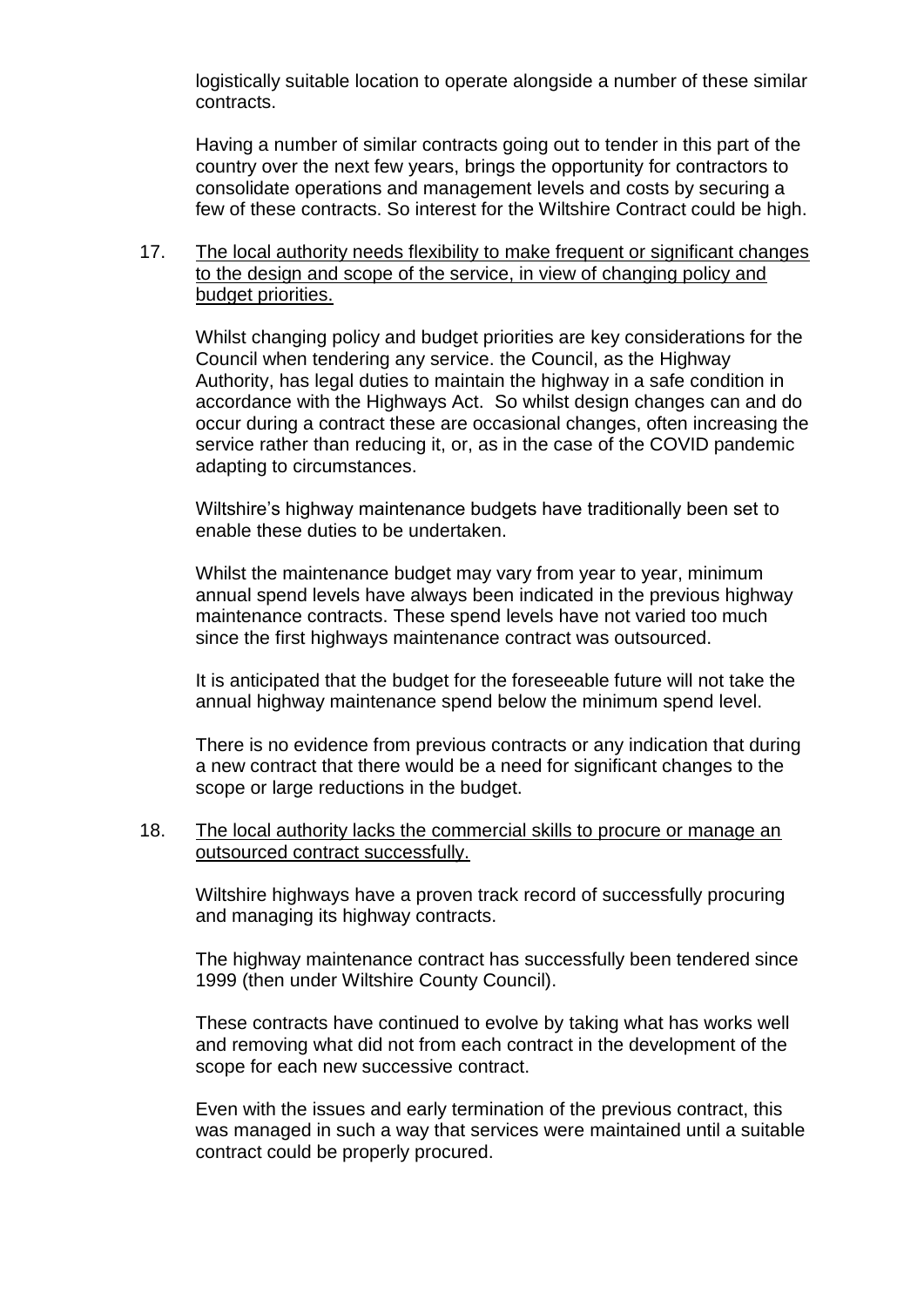### 19. The service could be improved and/or savings made by integrating it with another service.

As Wiltshire Council does not have the inhouse services capable of carrying out the highway maintenance activities this activity cannot be integrated with another service other than through a contractor.

Previous attempts to integrate highway services with the district functions of streetscene, grounds maintenance, churchyard maintenance, etc. was not successful. Service levels were variable as the contractor struggled to meet the full requirements of the scope over such a large number of activities.

One of the lessons learned from that contract was that splitting the services down into smaller more specifically focused contracts is more beneficial for Wiltshire's highways operations. Also having a number of smaller resources based contracts which have a slight overlap, provides additional contingency to maintain services should one of the contracts experience difficulties.

### 20. Additional Considerations

If Wiltshire were to consider insourcing its highway services, this would be better being considered as part of a strategic plan that includes insourcing most, if not all, of these services, rather than bringing them in ad-hoc. Having some maintenance services inhouse and some provided through a contractor can result in different levels of services provided, which could cause confusion and also affect any potential cost saving, if any are to be made through insourcing.

In order to bring these services inhouse the Council would need to employ a new management team with sufficient experience to run these services, provide any necessary ongoing training for the operatives and suitable depots to operate from. In addition there would need to be significant investment in operatives vehicles and specialist plant necessary to carry out the operations, the ability to retain a stock of materials for urgent highway repairs and ensuring that a minimum number of staff are always employed and available to carry out essential operations, particularly during winter. Therefore any cost saving would take a number of years to be realised.

Staff recruitment and retention is also currently a challenge throughout the Highways Maintenance industry, and the Council may find it difficult to retain or attract new staff during life of the next contract.

An additional benefit of contracting out the service is that the private sector often has good access to expertise and capacity for research into innovation and new technologies.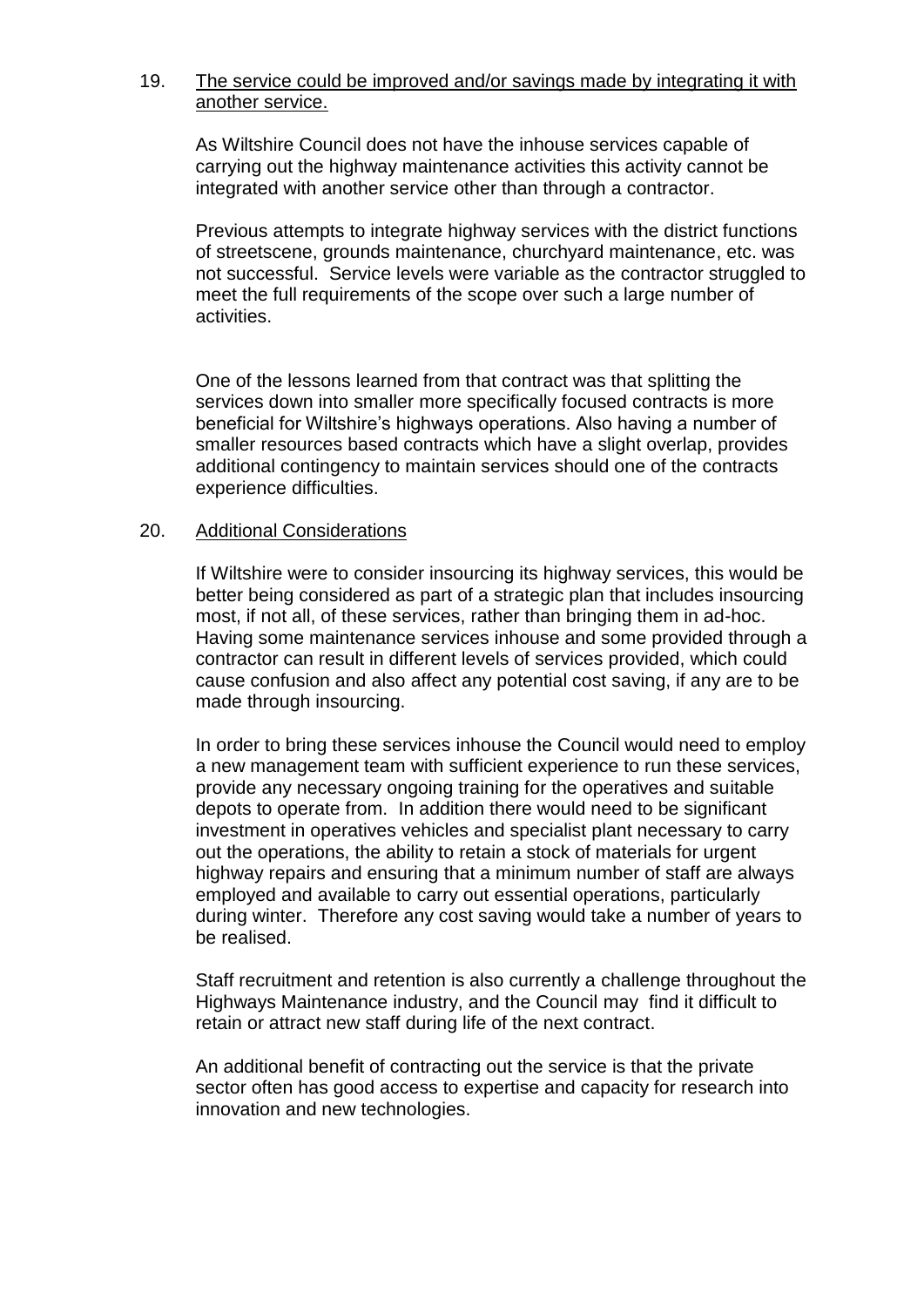### 21. Procure a framework contract

A Framework Contract is unlikely to provide best value, particularly as framework Contracts are generally only four years in length.

The highway maintenance operations require significant investment in plant and machinery, which need to be recovered through the contract rates. The impact of recovery costs on rates would therefore be reduced as the length of the contract is increased.

This type of contract would also require more time in setting up mini competitions and awarding Lots, as well as separate management of each Lot.

Many of the maintenance operations covered in the term maintenance contract are similar, they quite often involve urgent responses to repair or make safe defects. Having multiple Lots with different Contractors providing services can become confusing and cause delays when attempting to get some urgent works carried out.

An additional risk with a framework is that no prices are submitted in the mini competition or that the works cannot be undertaken to suit our programme.

The Council has already separated delivery of specialist services including the Machine Surfacing, Surface Dressing, Traffic Signals and Arborist Services, which are now run as separate term contracts.

Also the larger Bridge and Structures works which can be quite varied and tend to require specialist suppliers to undertake the works would suit a Framework Contract.

#### 22. Retender a similar contract

A single supplier can provide more competitive rates based on sufficient works to maintain a suitable sized workforce when they have a long-term commitment of work.

Works programming can be easier as resources would be available throughout the duration of the contract.

The current contract has worked well to date, the scope covers the necessary works, and it gives the option to also carry out other highway works when additional funds permit, without the need for further procurement of additional contractors.

A review of the current contract would allow any additional improvements to be made for a new contract.

Ordering works through a single supplier is more efficient and less confusing for operational staff than ordering works through multiple suppliers.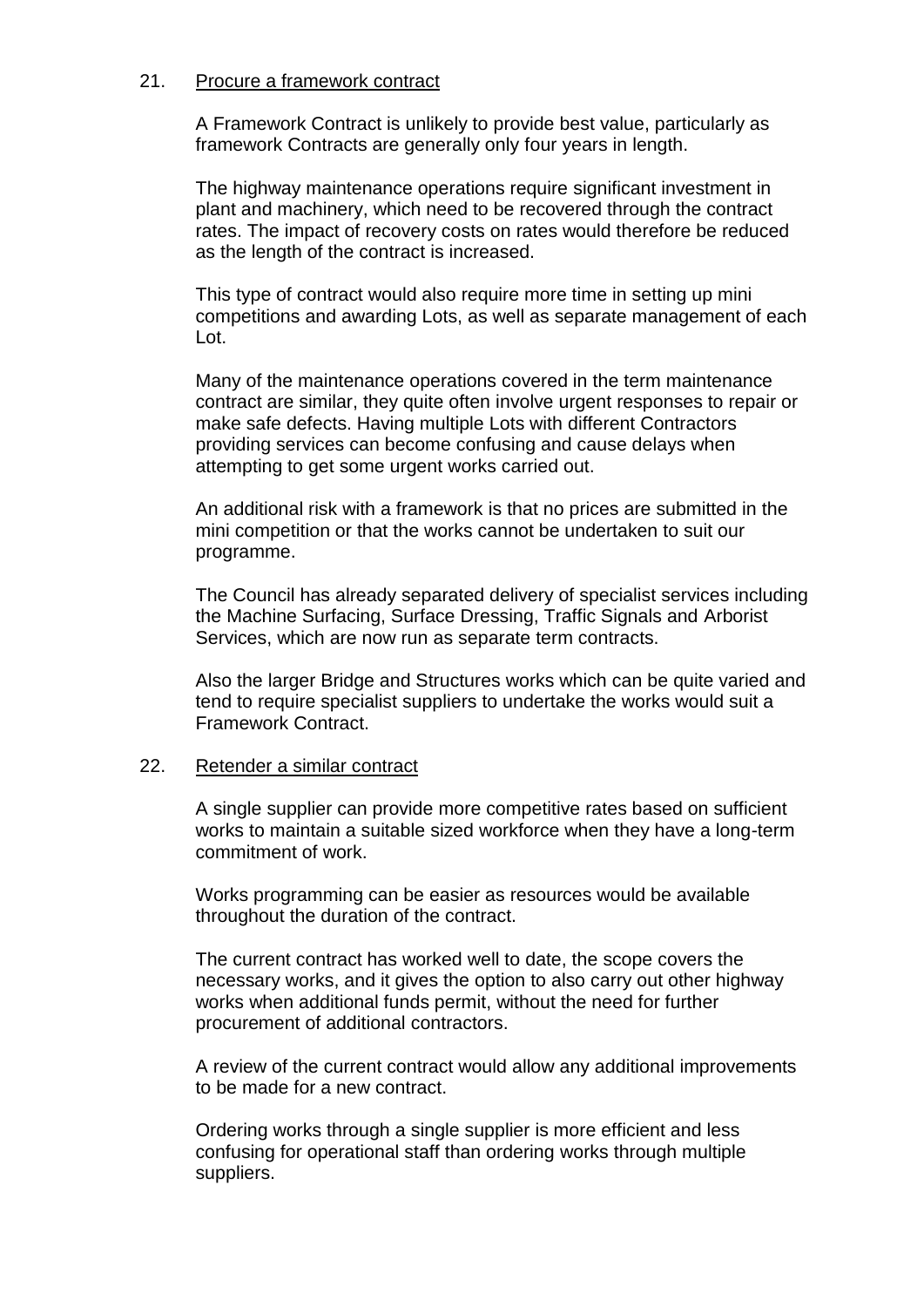Carbon reduction would be easier to establish with one supplier especially over a ten year contract as this will allow future technology changes in vehicle emissions to be brought into the contract and the cost spread over a longer period.

#### 23. Procurement option recommendations

The option that would ensure Wiltshire's duties as the Highway Authority can be undertaken and provide the best value without incurring an initial financial outlay by the Council is to Retender a contract to provide similar services as the current contract.

It is recommended that a single supplier be procured via a two stage tender process for the provision of a new term highways maintenance contract to commence on 1 April 2023.

### 24. **Consideration for the length of contract award**

Information from other Highway Authorities who are or have recently been procuring similar contracts is as follows

- (a) Contract lengths vary, 10 to 12 years seems to be the most common.
- (b) Extensions built into the contract period and spaced out during the initial contract period or awarded as a single extension subject to continued satisfactory performance levels incentivise providers to perform well.
- (c) One issue that is currently being considered is how the Contractor can factor carbon reduction through large vehicles emissions during the contract period. Currently, there is limited investment on electric HGV's and there is a potential for other alternatives to electric vehicles to come along during the length of the contract.
- (d) If the Contractor is unable to source suitable vehicles until the second half of the contract it will likely to be expensive if they cannot recoup their costs over the remaining years of the contract.

Based on this feedback it is clear that the contract length would be better if it was linked to Wiltshire's commitment to be carbon neutral by 2030.

Having a contract extending beyond 2030 can ensure contractor's commitment to work alongside Wiltshire to deliver its carbon reduction targets by 2030.

A shorter contract may not provide the contractor with sufficient incentive to work towards our carbon neutral target.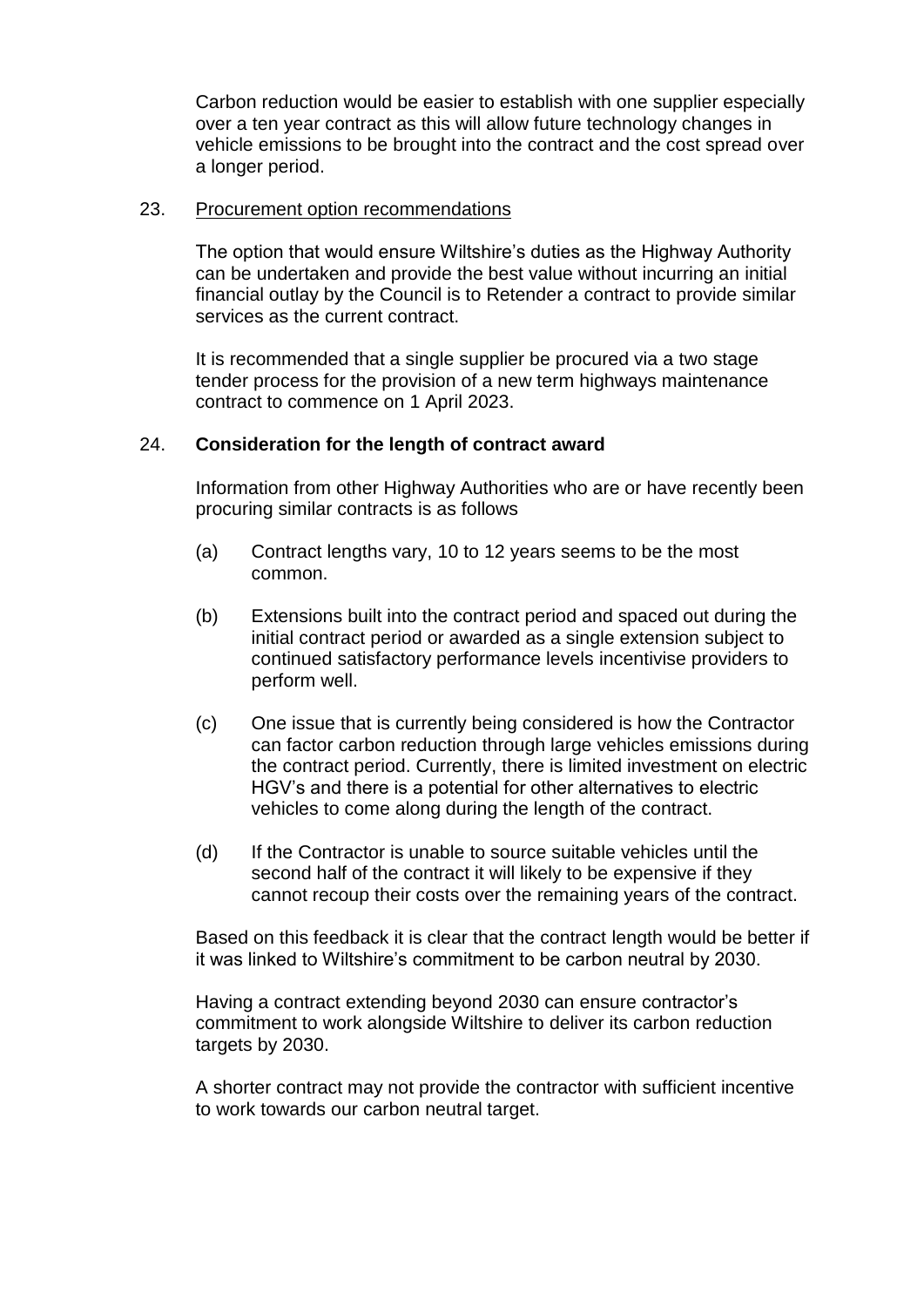Discussions with contractors have indicated that vehicles are generally replaced on a five year cycle. A ten year contract period would allow a change of vehicles after five years.

It is likely that when the contract starts in 2023 low to zero emission vehicles will still be limited to smaller vehicles rather than larger HGV's and other specialist vehicles. However with advances is technologies it is hoped that the contractor would have better options for introducing zero emission vehicles by the year five of the contract.

The Council's previous contract period for the Term Maintenance Contract has been five years with up to two years extension awarded based on performance measured through KPI's.

Anything less that this is likely to result in higher rates as the contractor requires a reasonable period over which to recoup initial outlays, spreading costs over a longer period should result in cheaper rates.

If the new contract has a duration of seven years, then it will potentially end on 31st March 2030, if not before.

Ongoing assessment of the contractors performance throughout the contract will be used to ensure suitable levels of service are maintained. The option to terminate the contract if performance levels measured though KPI's were continuously poor would be included. These assessments will also be used to determine any contract extension.

#### 25. Length of Contract Award recommendations

To set the initial contract period for five years with the option to extend the contract by a further five years at the end of year four, this being based on performance measured through KPI's.

Further performance monitoring through KPI's will continue throughout the duration of the contract, allowing the Client to terminate the contract as a result of continuous underperformance by the contractor as measured through KPI's.

#### **Overview and Scrutiny Engagement**

26. The report will be considered by the Financial Planning Task Group at its meeting on 7 January 2022. The Chairman and Vice-Chairman of the Environment Select Committee are also invited to that meeting and their views can be reported to Cabinet on 11 January.

### **Safeguarding Implications**

27. None

#### **Public Health Implications**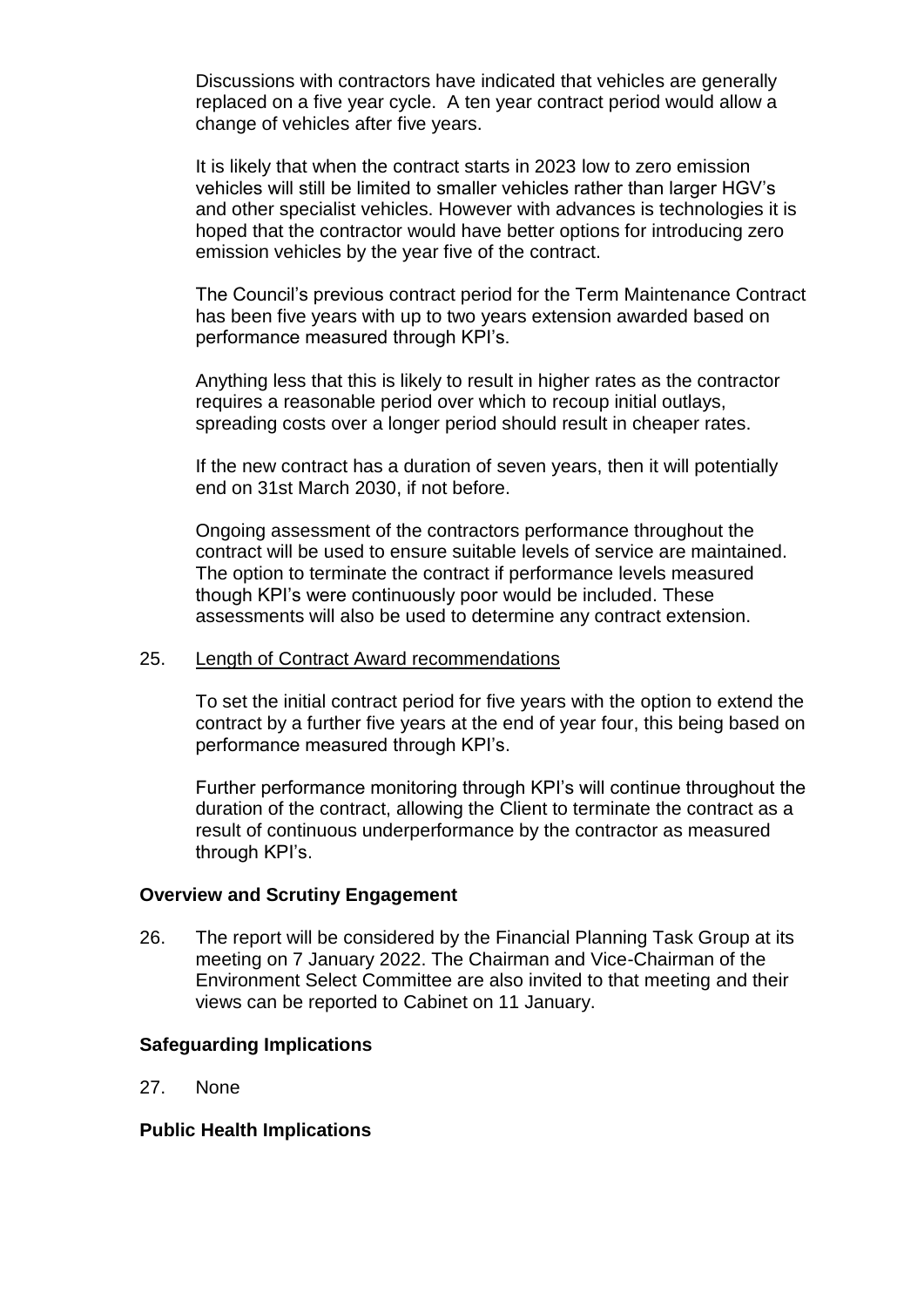- 28. The condition of Wiltshire's roads and related infrastructure can have serious safety implications.
- 29. The continued maintenance of the highway network ensures that Wiltshire's roads are kept in a safe condition for public use and thus reduce accidents, especially with regard to skid resistance and structural defects.
- 30. The continued maintenance of footways and cycleways contributes to peoples' safe use and enjoyment of their environment and to their mental and physical wellbeing.

### **Procurement Implications**

- 31. In order to progress the procurement of the new term highway maintenance contract procedures have started to determine the best procurement option and receive feedback from potential suppliers through market engagement in order to help determine the scope for the new contract.
- 32. Wiltshire's term highway consultant will also assistance in the preparation of the tender documents.
- 33. A steering group has set up to oversee this process. This group includes members of the procurement, legal team, consultant, and highways team.
- 34. The scope and details of the new contract will take into account a number of factors, including revenue funding pressures, public expectations, winter maintenance requirements, legal obligations to maintain the highways network, carbon reductions and social value.
- 35. A sourcing plan has been prepared and will go to the Commercial Board on 9 January (included as **Appendix 1**).

### **Equalities Impact of the Proposal**

- 36. The contract activities of maintaining and improving the highway network provide benefits to all people to enable them to be able to use the highway safely, whatever category they may fall into.
- 37. There is no bearing of the proposal on equality

### **Environmental and Climate Change Considerations**

- 38. As budgets and workloads for a new Term Highway Maintenance contract will remain similar to the current contract, the number of staff will also remain similar as will their requirement for office space, equipment and vehicles.
- 39. Under the new contract the contractor will be required to reduce their carbon footprint in line with Wiltshire's commitment to become carbon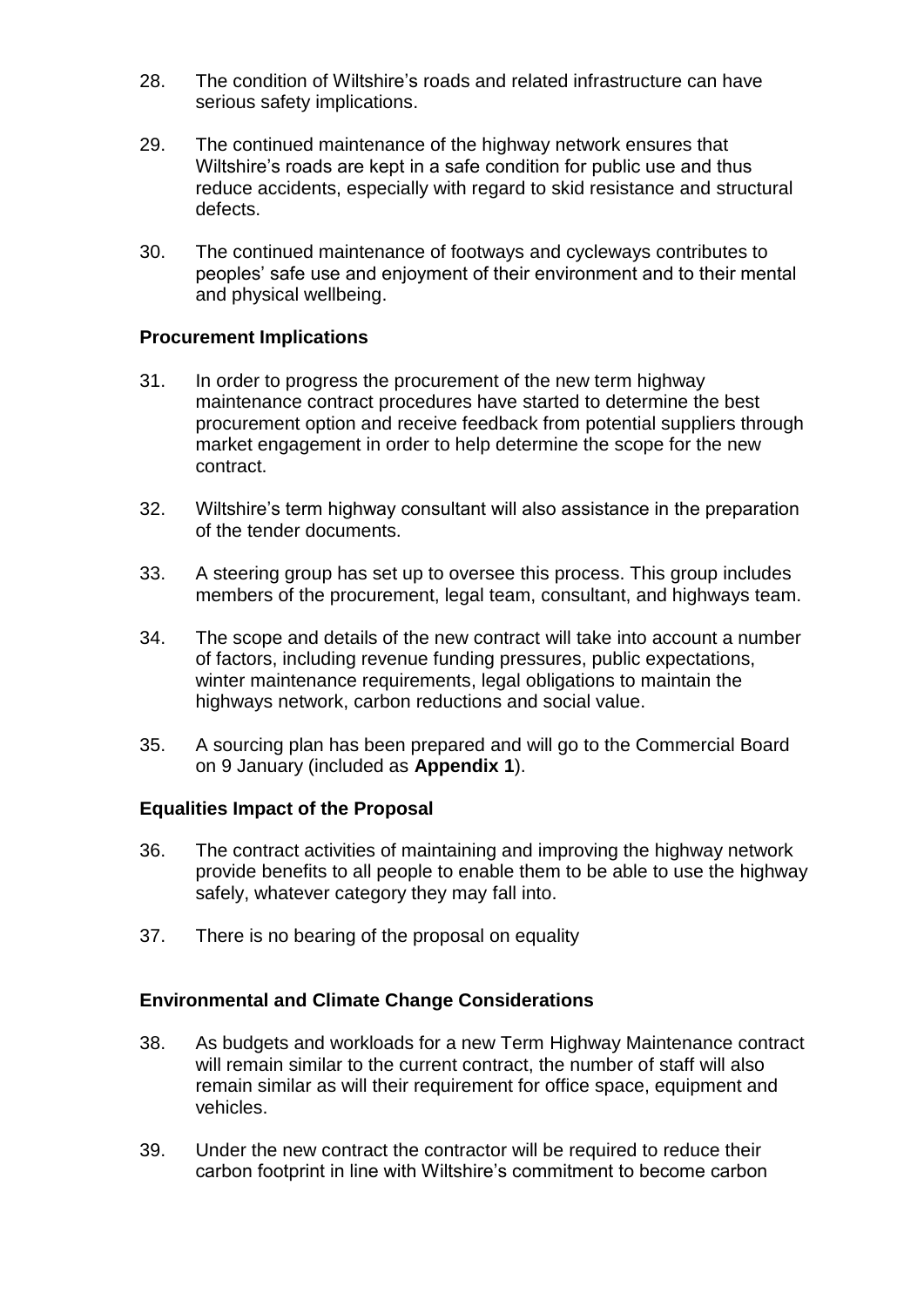neutral by 2030.The potential award of a five year contract extension would allow the contractor the ability to develop a longer term environmental plan showing how they will reduce their carbon usage past 2030. This will allow them opportunities to integrate future carbon reducing technologies in transport and manufacturing currently not available.

- 40. The Council's Climate Team are developing a decision wheel which will be trialled on the term highways maintenance contract. The purpose of this will be to highlight the environmental impacts of the contract and ensure the focus is on the most relevant issues.
- 41. The contract will require the contractor to propose a series of measures that they will put in place to demonstrate how they will reduce the carbon emissions associated with their operations during the life of the contract and evidence these reductions. These measures will be focused on the outcomes from the decision wheel. The contractor's proposals will be used as key performance indicators linked to the award of the contract extension.
- 42. The effects of climate change are likely to have significant effects on the highways network with increased incidents of flooding and temperature extremes causing more frequent damage to the roads, footways and drainage systems. Having contractors in place will enable robust maintenance strategies to be implemented to deal with immediate problems and to improve the condition of the network to help build improved resilience into the infrastructure.
- 43. The maintenance of highways, verges, landscaped areas and watercourses carried out by the highways services can have an important influence on the local ecology and environment in Wiltshire, and this will be reflected in future arrangements for the provision of these services.
- 44. A key aspect within the new contract, as in previous contracts, will be to ensure that the successful Contractor has a robust Environmental Plan in place that is periodically reviewed and kept up to date with the latest legislation, and covers all potential environmental hazards associated with highway activities on the surrounding environment.
- 45. The new contract will not last longer than 20 years.

### **Risks that may arise if the proposed decision and related work is not taken**

- 46. Through not being able to deliver these key highway services there is a high risk that the Authority will not be able to comply with its statutory and legal requirements under the Highways Act 1980 and Road Traffic Act 1988.
- 47. Failure to comply with these statutory and legal requirements would leave the Authority liable to legal claims for damages and could also result in reputational damage to the Council.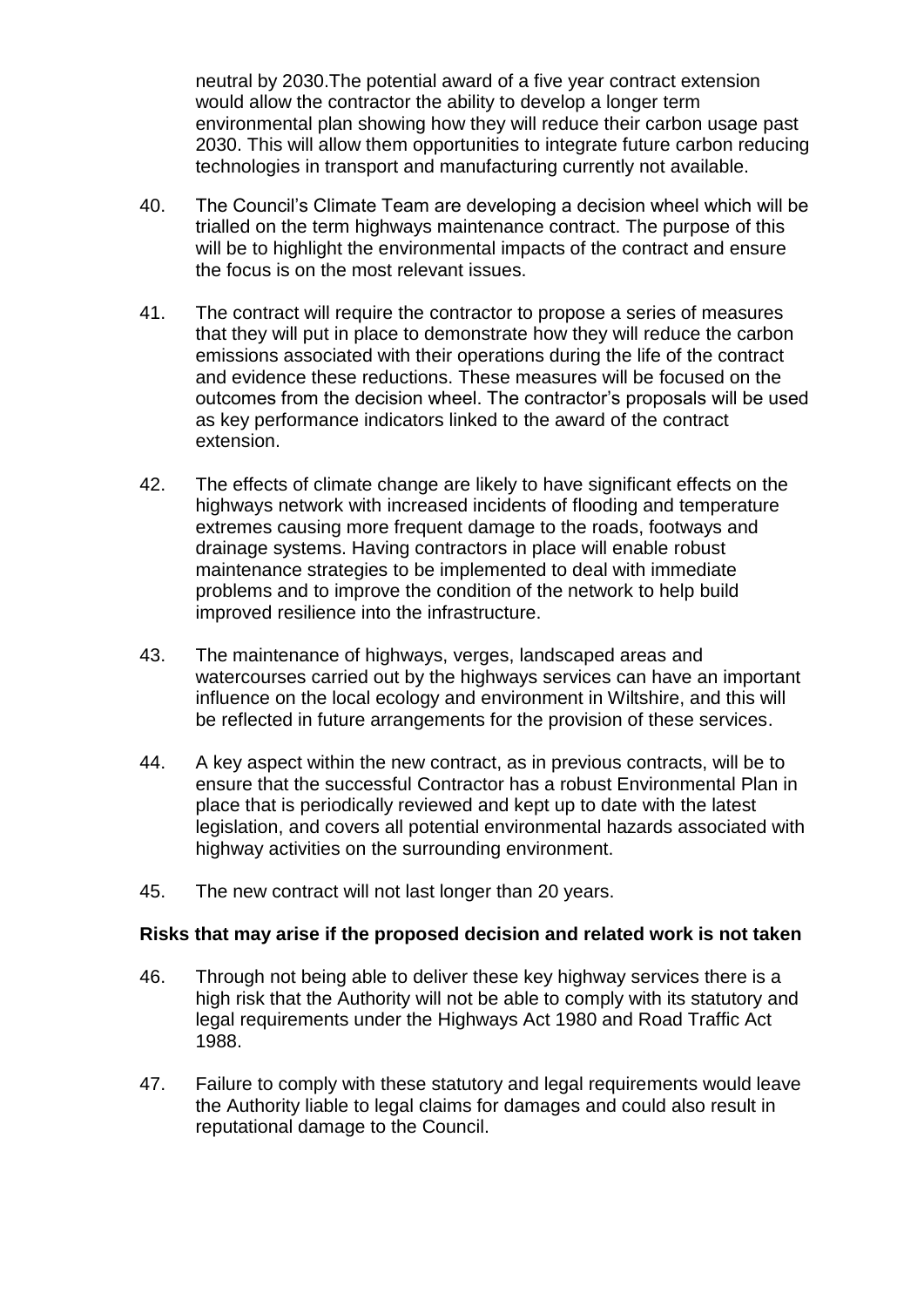48. There is also a risk that this would affect the ability of the Council to meet some of its objectives in the Business Plan.

### **Risks that may arise if the proposed decision is taken and actions that will be taken to manage these risks**

- 49. The effects of material supplies and deliveries being experienced nationally could result in increased contract rates. Annual price adjustments linked to the BCIS Price Adjustment Formulae Indices will be included in the contract.
- 50. There is a risk that the new tendered prices will be higher than the current rates, and it is important that the contract should be designed to avoid creating undue risk for bidders that could affect the price. The contract will need to cover the full scope of services likely to be required, and the assessment process will need to ensure the capability and capacity of potential suppliers.
- 51. The risk of suppliers ceasing to trade are generally low with this type of contract, but there is the possibility of companies being taken over or merging. Robust contract management processes will be in place to identify and manage any issues at an early stage.
- 52. There is a risk that suppliers will not submit a tender for the new contract. A supplier engagement day undertaken on 29 November 2021 indicates a high degree of interest from a number of suppliers in this contract.

### **Financial Implications**

53. The following table shows the Capital and Revenue spend on the current contract:

| Year                 | <b>Annual Spend</b><br>Total (£) | <b>Capital</b> | <b>Revenue</b> |
|----------------------|----------------------------------|----------------|----------------|
| Year 1 - 2016-17     | 11,471,107                       | 5,587,431      | 5,883,676      |
| Year 2 - 2017-18     | 12,914,689                       | 9,019,853      | 3,894,836      |
| Year 3 - 2018-19     | 13,528,283                       | 8,905,537      | 4,622,746      |
| Year 4 - 2019-20     | 17,438,212                       | 12,524,733     | 4,913,479      |
| Year 5 - 2020-21     | 19,275,085                       | 13,742,187     | 5,532,898      |
| Year 6 - 2021-22     |                                  |                |                |
| Year 7 - 2022-23     |                                  |                |                |
|                      |                                  |                |                |
| <b>Total to date</b> | 74,627,376                       | 49,779,741     | 24,847,635     |

- 54. The total average spend is £15 million per year.
- 55. The Revenue spend remains around £5-6 million per year.
- 56. The last two years has seen an increase in Capital spend through the contract of £4-5 million per year in part due to the LED replacement lighting works.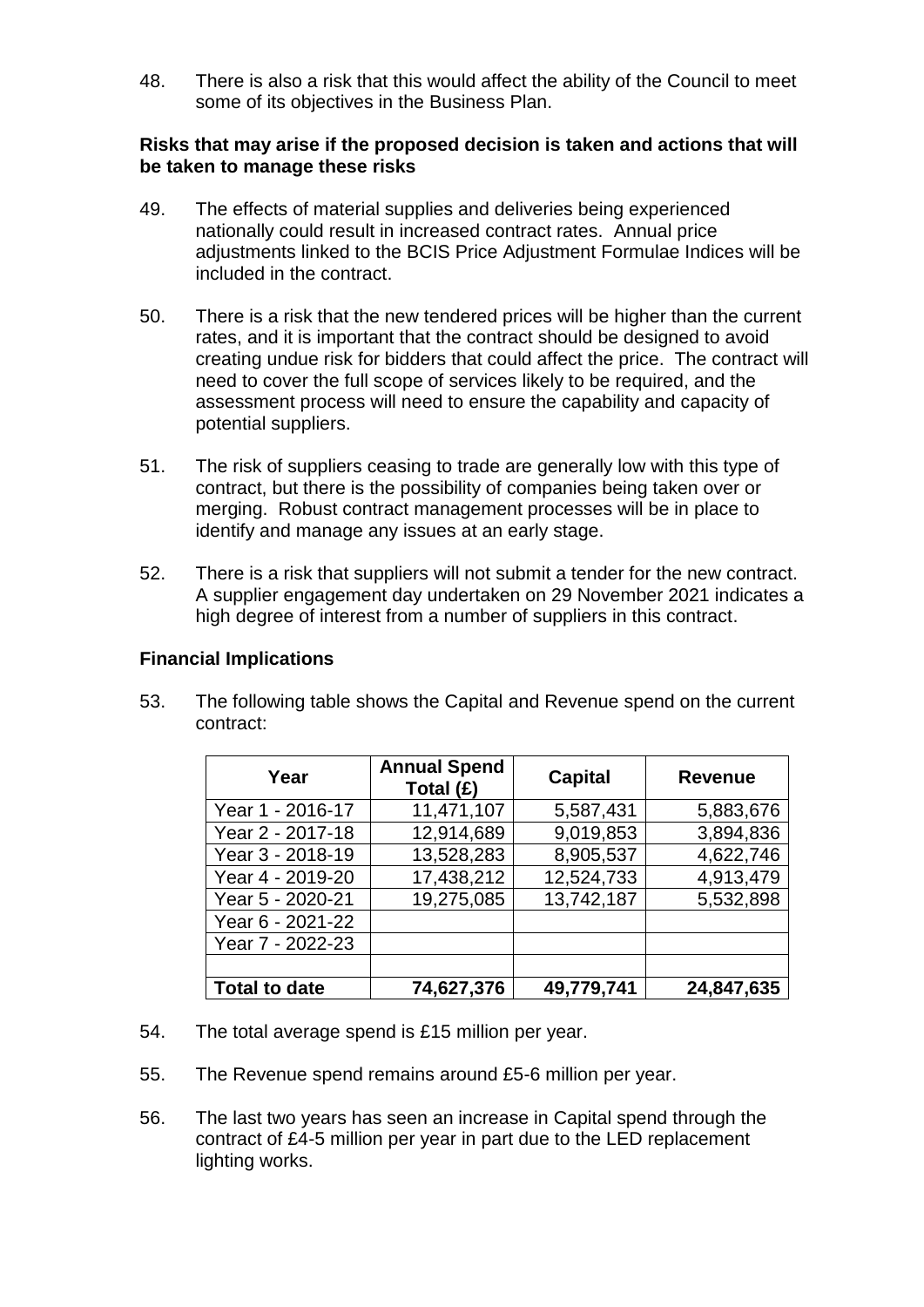- 57. There has been significant capital funding for highways maintenance and improvement in recent years, and the Council continues to bid for future funding.
- 58. Globally, prices are increasing and the effects of Covid, Brexit, availability of supplies and the shortage of delivery drivers is impacting the highway industry and will likely result in an increase in tender rates.
- 59. The need to reduce our carbon footprint will also result in increases in rates as new technologies are developed and introduced.
- 60. These factors will have a direct impact on the amount of work that can be achieved within the available budget for the highway service.
- 61. The financial risks and implications will have to be reviewed when tenders for the new contract are returned and will be reported as part of the contract award process.

### **Legal Implications**

- 62. The Council has a duty to maintain the highways network and related infrastructure. The appointment of a new Contractor will ensure the continued delivery of a highway maintenance service and help ensure that the Council fulfils its statutory duties and meets its obligations under the Highways Act and other legislation.
- 63. The appointment of a new Contractor could involve the transfer of staff under TUPE from the existing service supplier to the new supplier and will be managed, with appropriate legal advice, as part of the contract procurement and transition process. This will include the protection of pension rights of transferring staff through either access to the Local Government Pension Scheme or a broadly comparable scheme, details of which will be negotiated with the new supplier.
- 64. It is important that the procurement process and contract award follow the correct processes in order to avoid legal challenges during the process which could delay or prevent the start of any new contract.

### **Workforce Implications**

- 65. There are no direct workforce implications for Wiltshire Council staff of the proposed approach. The current structure and the roles undertaken by staff would continue to operate in the same way as on the current contract.
- 66. There are approximately 120 employees of the current Contractor who could be eligible for TUPE transfer to the successful Contractor at the end of the current contract, but this will not be directly managed by the Council.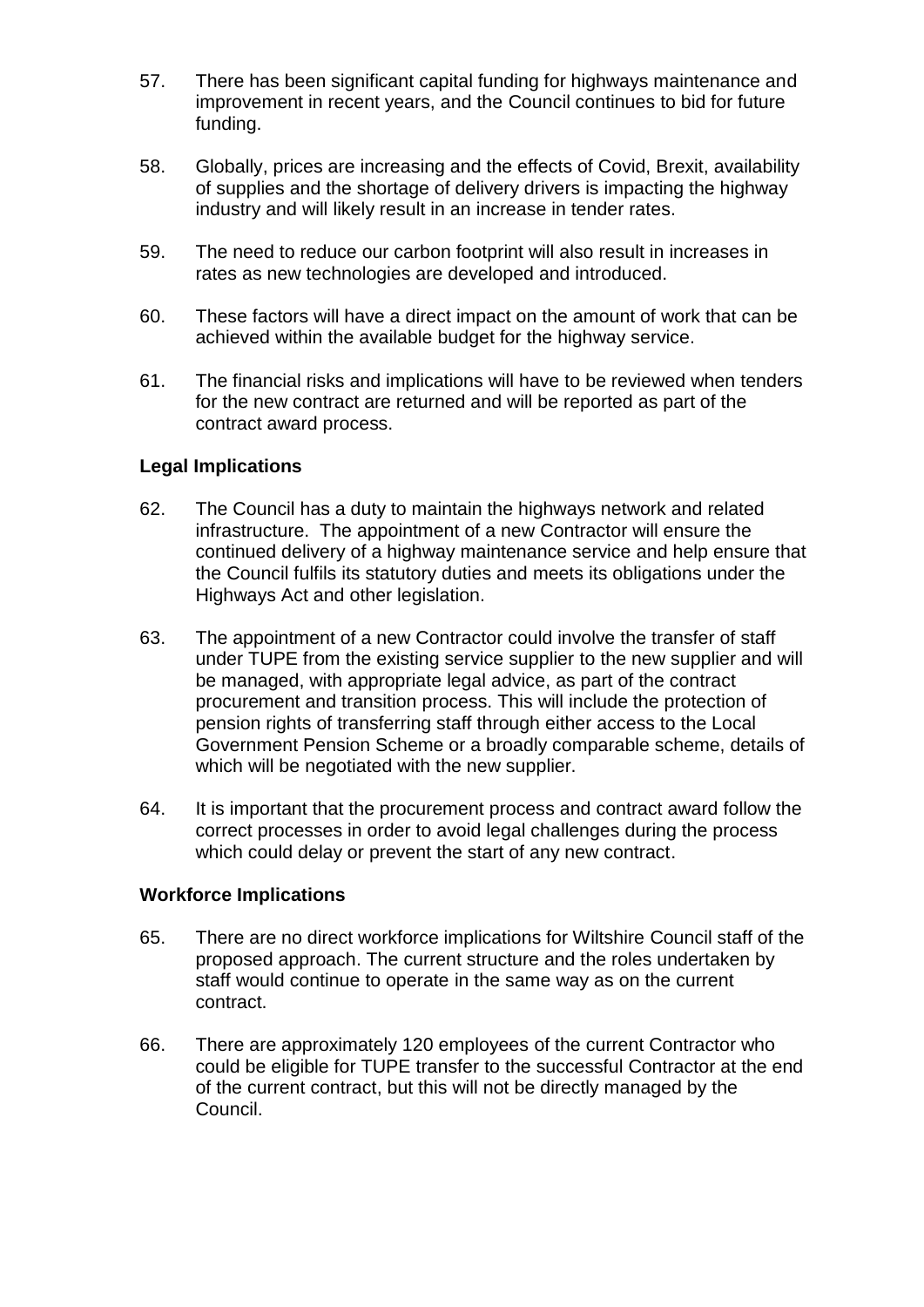## **Options Considered**

- 67. The options are detailed in this report under Main Considerations for the Council.
- 68. The procurement options considered were:
	- (a) Do nothing
	- (b) Insource the services necessary to undertake the Highway Maintenance **Services**
	- (c) Procure a framework contract
	- (d) Retender a similar contract
- 69. Officers recommend retendering a similar contract for a single supplier to be procured via a two stage tender process for the provision of a new term highways maintenance contract to commence on 1 April 2023..

The option for the length of contract award was also considered and a contract period of five years with the option to extend the contract by a further five years at the end of year four is recommended. This will be based on performance measured through an agreed set of Key Performance Indicators..

### **Conclusions**

- 70. The conclusions are:
	- (i) Re-tendering a new Term Highways Maintenance Contract is the most advantageous option without the risks and incurring initial financial outlays associated with bringing the service back inhouse.
	- (ii) This will also ensure the continuous provision of the highway maintenance service and ensure that Wiltshire Council is able to undertake its legal and statutory duties as the Highway Authority.
	- (iii) Contracting out the service will allow Wiltshire to benefit from the expertise and capacity for innovation and new technologies available in the industry and in particular with regard to reducing carbon footprint in the highway maintenance operations..
	- (iv) Awarding a contract for five years with the option to extend the contract by a further five years aligns the contract period with Wiltshire's Carbon Reduction Policy time frame.
	- (v) This enables the contractor to work alongside the Council in reducing its carbon footprint and help Wiltshire achieve its commitment to become carbon neutral by 2030.
	- (vi) A shorter contract period may not provide the contractor with sufficient incentive to work towards our carbon neutral target.